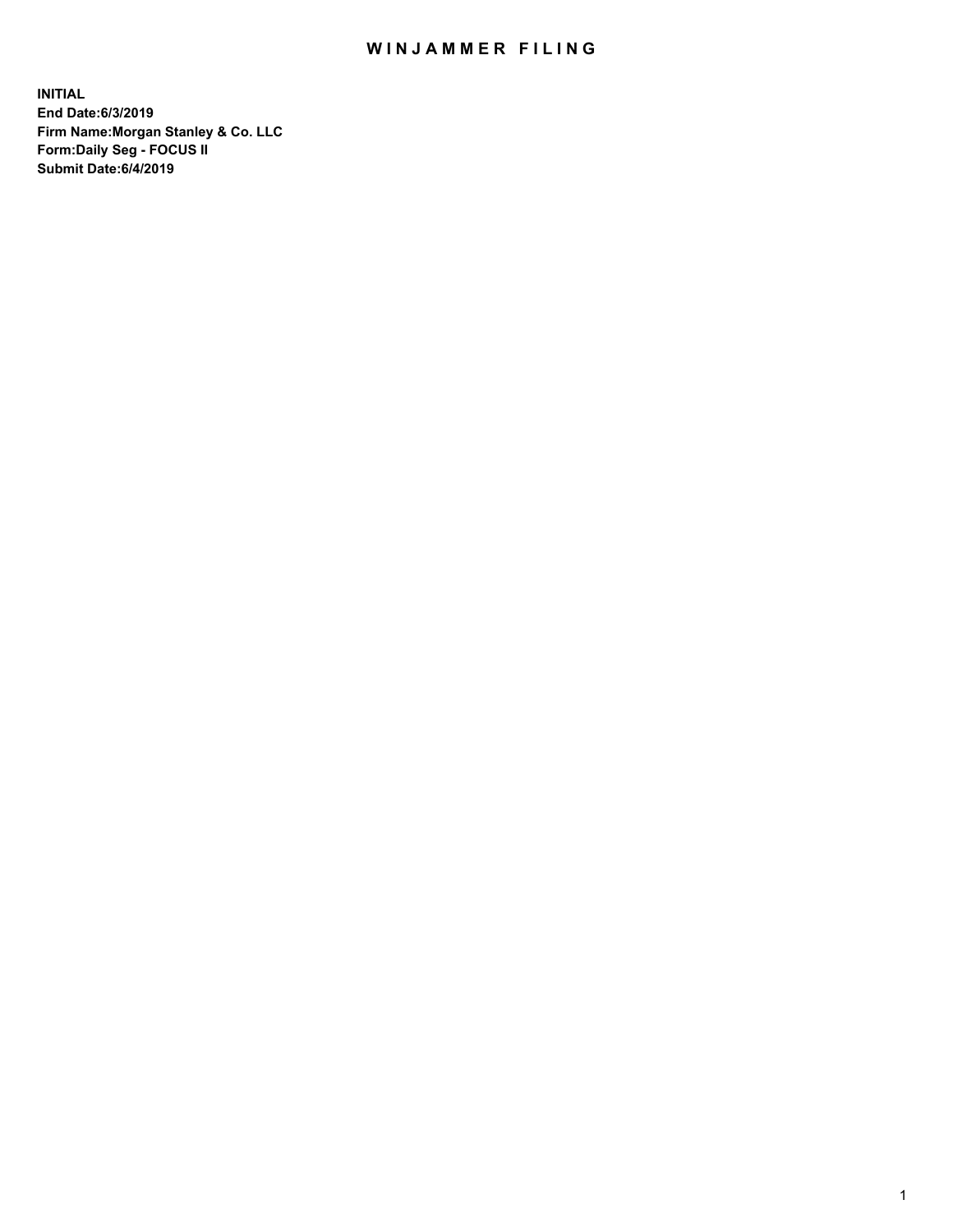**INITIAL End Date:6/3/2019 Firm Name:Morgan Stanley & Co. LLC Form:Daily Seg - FOCUS II Submit Date:6/4/2019 Daily Segregation - Cover Page**

| Name of Company                                                                                                                                                                                                                                                                                                                | Morgan Stanley & Co. LLC                                    |
|--------------------------------------------------------------------------------------------------------------------------------------------------------------------------------------------------------------------------------------------------------------------------------------------------------------------------------|-------------------------------------------------------------|
| <b>Contact Name</b>                                                                                                                                                                                                                                                                                                            | <b>Ikram Shah</b>                                           |
| <b>Contact Phone Number</b>                                                                                                                                                                                                                                                                                                    | 212-276-0963                                                |
| <b>Contact Email Address</b>                                                                                                                                                                                                                                                                                                   | Ikram.shah@morganstanley.com                                |
| FCM's Customer Segregated Funds Residual Interest Target (choose one):<br>a. Minimum dollar amount: ; or<br>b. Minimum percentage of customer segregated funds required:% ; or<br>c. Dollar amount range between: and; or<br>d. Percentage range of customer segregated funds required between:% and%.                         | 235,000,000<br><u>0</u><br>0 <sub>0</sub><br>00             |
| FCM's Customer Secured Amount Funds Residual Interest Target (choose one):<br>a. Minimum dollar amount: ; or<br>b. Minimum percentage of customer secured funds required:% ; or<br>c. Dollar amount range between: and; or<br>d. Percentage range of customer secured funds required between:% and%.                           | 140,000,000<br><u>0</u><br>0 <sub>0</sub><br>0 <sub>0</sub> |
| FCM's Cleared Swaps Customer Collateral Residual Interest Target (choose one):<br>a. Minimum dollar amount: ; or<br>b. Minimum percentage of cleared swaps customer collateral required:% ; or<br>c. Dollar amount range between: and; or<br>d. Percentage range of cleared swaps customer collateral required between:% and%. | 92,000,000<br><u>0</u><br>0 Q<br>0 <sub>0</sub>             |

Attach supporting documents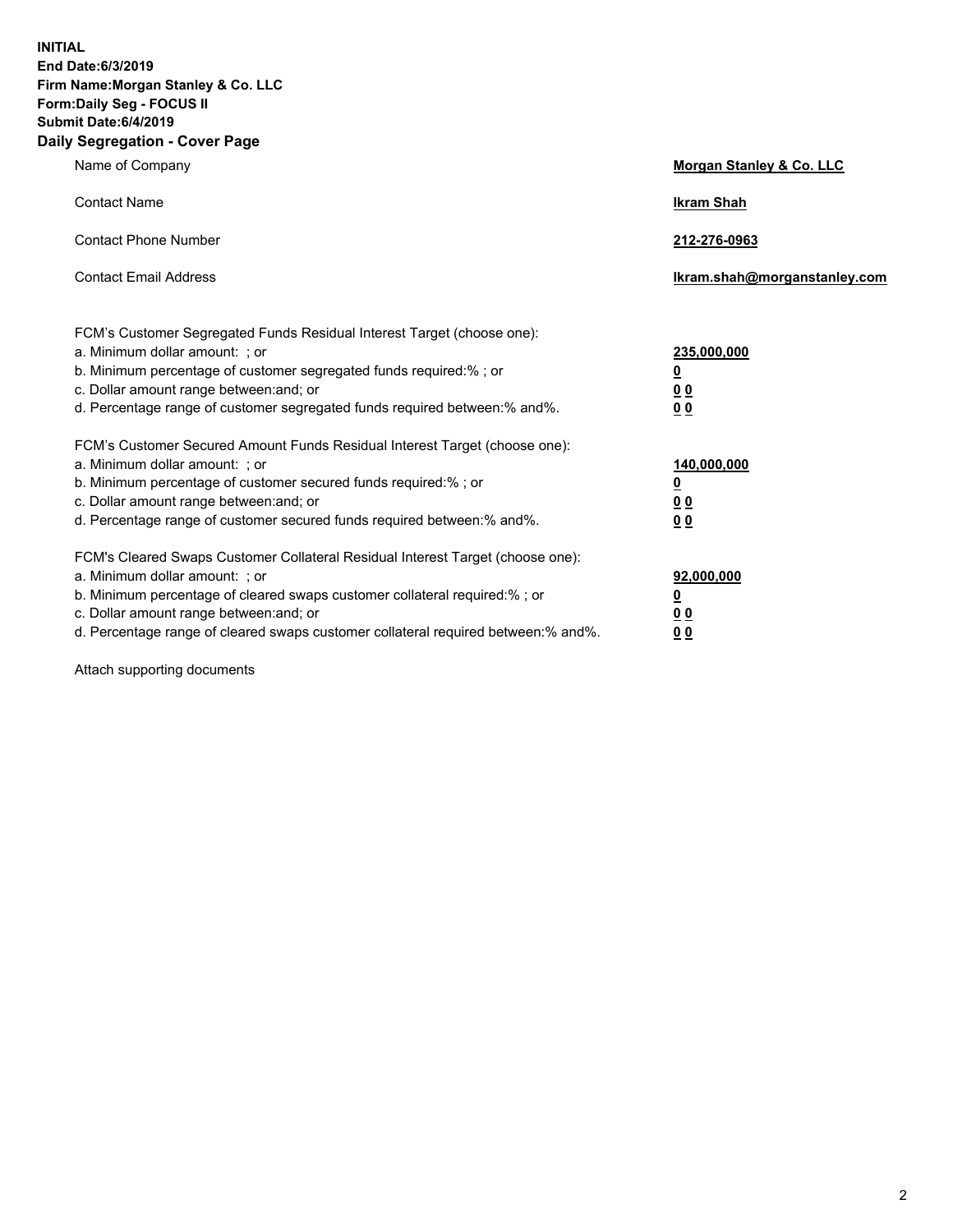|          | <b>INITIAL</b><br>End Date: 6/3/2019<br>Firm Name: Morgan Stanley & Co. LLC<br>Form: Daily Seg - FOCUS II<br>Submit Date: 6/4/2019<br><b>Daily Segregation - Secured Amounts</b> |                                                |
|----------|----------------------------------------------------------------------------------------------------------------------------------------------------------------------------------|------------------------------------------------|
|          | Foreign Futures and Foreign Options Secured Amounts                                                                                                                              |                                                |
|          | Amount required to be set aside pursuant to law, rule or regulation of a foreign                                                                                                 | $0$ [7305]                                     |
| 1.       | government or a rule of a self-regulatory organization authorized thereunder                                                                                                     |                                                |
|          | Net ledger balance - Foreign Futures and Foreign Option Trading - All Customers<br>A. Cash                                                                                       | 3,394,611,064 [7315]                           |
|          | B. Securities (at market)                                                                                                                                                        | 2,571,699,600 [7317]                           |
| 2.       | Net unrealized profit (loss) in open futures contracts traded on a foreign board of trade                                                                                        | -833,095,063 [7325]                            |
| 3.       | Exchange traded options                                                                                                                                                          |                                                |
|          | a. Market value of open option contracts purchased on a foreign board of trade                                                                                                   | 15,969,809 [7335]                              |
| 4.       | b. Market value of open contracts granted (sold) on a foreign board of trade<br>Net equity (deficit) (add lines 1.2. and 3.)                                                     | -12,548,241 [7337]<br>5,136,637,169 [7345]     |
| 5.       | Account liquidating to a deficit and account with a debit balances - gross amount                                                                                                | 205,419,957 [7351]                             |
|          | Less: amount offset by customer owned securities                                                                                                                                 | -203,368,894 [7352] 2,051,063                  |
|          |                                                                                                                                                                                  | [7354]                                         |
| 6.       | Amount required to be set aside as the secured amount - Net Liquidating Equity                                                                                                   | 5,138,688,232 [7355]                           |
| 7.       | Method (add lines 4 and 5)<br>Greater of amount required to be set aside pursuant to foreign jurisdiction (above) or line                                                        |                                                |
|          | 6.                                                                                                                                                                               | 5,138,688,232 [7360]                           |
|          | FUNDS DEPOSITED IN SEPARATE REGULATION 30.7 ACCOUNTS                                                                                                                             |                                                |
| 1.       | Cash in banks                                                                                                                                                                    |                                                |
|          | A. Banks located in the United States                                                                                                                                            | 258,175,359 [7500]                             |
|          | B. Other banks qualified under Regulation 30.7                                                                                                                                   | 298,455,970 [7520] 556,631,329<br>[7530]       |
| 2.       | Securities                                                                                                                                                                       |                                                |
|          | A. In safekeeping with banks located in the United States                                                                                                                        | 786,814,237 [7540]                             |
|          | B. In safekeeping with other banks qualified under Regulation 30.7                                                                                                               | 0 [7560] 786,814,237 [7570]                    |
| 3.       | Equities with registered futures commission merchants                                                                                                                            |                                                |
|          | A. Cash<br><b>B.</b> Securities                                                                                                                                                  | 5,675,740 [7580]                               |
|          | C. Unrealized gain (loss) on open futures contracts                                                                                                                              | $0$ [7590]<br>-996,651 [7600]                  |
|          | D. Value of long option contracts                                                                                                                                                | 0 [7610]                                       |
|          | E. Value of short option contracts                                                                                                                                               | 0 [7615] 4,679,089 [7620]                      |
| 4.       | Amounts held by clearing organizations of foreign boards of trade                                                                                                                |                                                |
|          | A. Cash                                                                                                                                                                          | $0$ [7640]                                     |
|          | <b>B.</b> Securities<br>C. Amount due to (from) clearing organization - daily variation                                                                                          | $0$ [7650]<br>$0$ [7660]                       |
|          | D. Value of long option contracts                                                                                                                                                | $0$ [7670]                                     |
|          | E. Value of short option contracts                                                                                                                                               | 0 [7675] 0 [7680]                              |
| 5.       | Amounts held by members of foreign boards of trade                                                                                                                               |                                                |
|          | A. Cash                                                                                                                                                                          | 3,140,251,109 [7700]                           |
|          | <b>B.</b> Securities                                                                                                                                                             | 1,784,885,363 [7710]                           |
|          | C. Unrealized gain (loss) on open futures contracts<br>D. Value of long option contracts                                                                                         | -832,098,413 [7720]<br>15,969,809 [7730]       |
|          | E. Value of short option contracts                                                                                                                                               | <u>-12,548,241</u> [7735] <u>4,096,459,627</u> |
|          |                                                                                                                                                                                  | [7740]                                         |
| 6.       | Amounts with other depositories designated by a foreign board of trade                                                                                                           | $0$ [7760]                                     |
| 7.       | Segregated funds on hand                                                                                                                                                         | $0$ [7765]                                     |
| 8.<br>9. | Total funds in separate section 30.7 accounts<br>Excess (deficiency) Set Aside for Secured Amount (subtract line 7 Secured Statement                                             | 5,444,584,282 [7770]                           |
|          | Page 1 from Line 8)                                                                                                                                                              | 305,896,050 [7380]                             |
| 10.      | Management Target Amount for Excess funds in separate section 30.7 accounts                                                                                                      | 140,000,000 [7780]                             |
| 11.      | Excess (deficiency) funds in separate 30.7 accounts over (under) Management Target                                                                                               | 165,896,050 [7785]                             |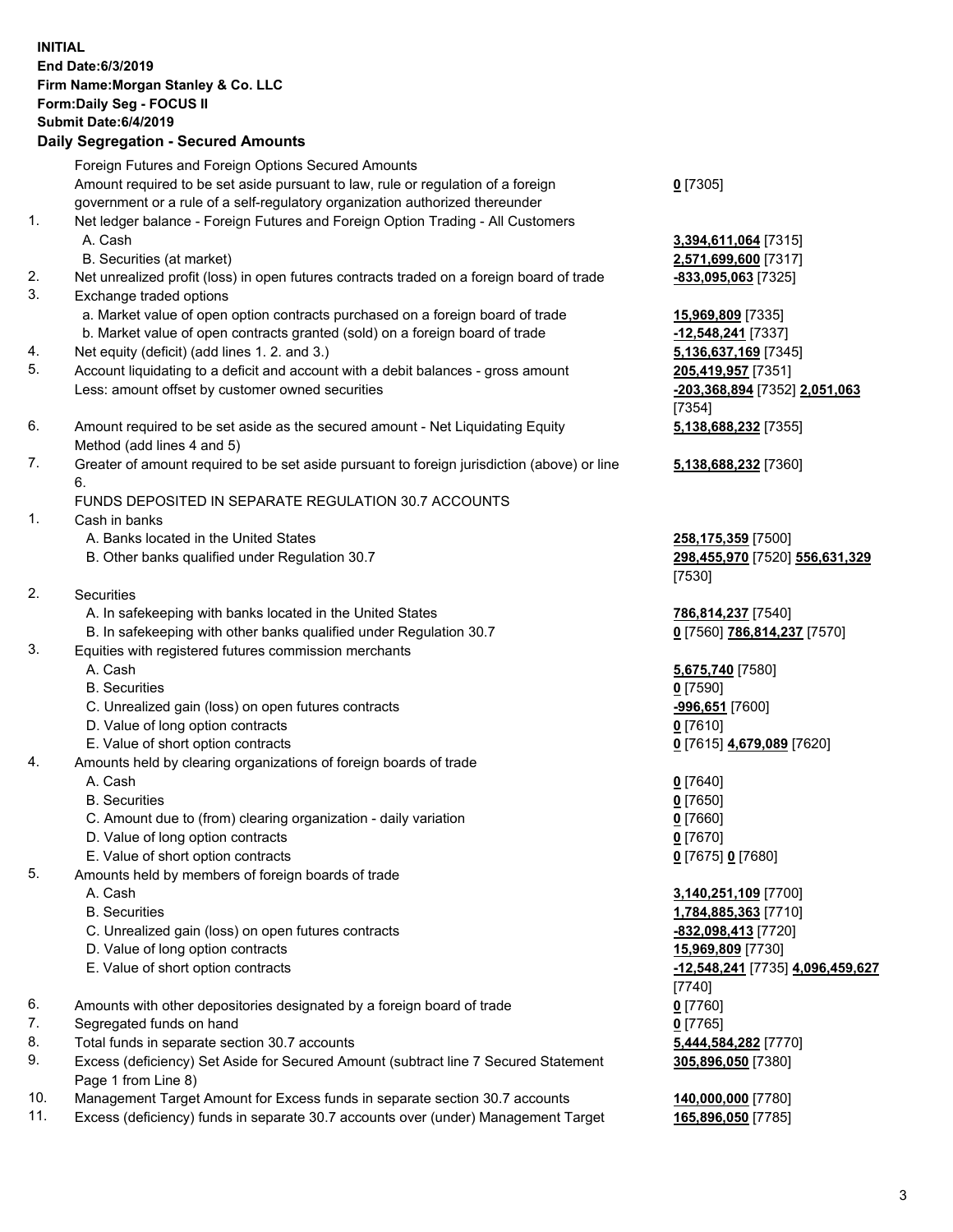**INITIAL End Date:6/3/2019 Firm Name:Morgan Stanley & Co. LLC Form:Daily Seg - FOCUS II Submit Date:6/4/2019 Daily Segregation - Segregation Statement** SEGREGATION REQUIREMENTS(Section 4d(2) of the CEAct) 1. Net ledger balance A. Cash **10,521,455,329** [7010] B. Securities (at market) **6,234,278,665** [7020] 2. Net unrealized profit (loss) in open futures contracts traded on a contract market **331,336,565** [7030] 3. Exchange traded options A. Add market value of open option contracts purchased on a contract market **573,070,385** [7032] B. Deduct market value of open option contracts granted (sold) on a contract market **-411,243,460** [7033] 4. Net equity (deficit) (add lines 1, 2 and 3) **17,248,897,484** [7040] 5. Accounts liquidating to a deficit and accounts with debit balances - gross amount **267,422,515** [7045] Less: amount offset by customer securities **-259,705,534** [7047] **7,716,981** [7050] 6. Amount required to be segregated (add lines 4 and 5) **17,256,614,465** [7060] FUNDS IN SEGREGATED ACCOUNTS 7. Deposited in segregated funds bank accounts A. Cash **4,338,536,995** [7070] B. Securities representing investments of customers' funds (at market) **0** [7080] C. Securities held for particular customers or option customers in lieu of cash (at market) **844,626,480** [7090] 8. Margins on deposit with derivatives clearing organizations of contract markets A. Cash **6,374,316,619** [7100] B. Securities representing investments of customers' funds (at market) **0** [7110] C. Securities held for particular customers or option customers in lieu of cash (at market) **5,389,652,185** [7120] 9. Net settlement from (to) derivatives clearing organizations of contract markets **420,246,295** [7130] 10. Exchange traded options A. Value of open long option contracts **573,070,382** [7132] B. Value of open short option contracts **-411,243,460** [7133] 11. Net equities with other FCMs A. Net liquidating equity **11,605,310** [7140] B. Securities representing investments of customers' funds (at market) **0** [7160] C. Securities held for particular customers or option customers in lieu of cash (at market) **0** [7170] 12. Segregated funds on hand **0** [7150] 13. Total amount in segregation (add lines 7 through 12) **17,540,810,806** [7180] 14. Excess (deficiency) funds in segregation (subtract line 6 from line 13) **284,196,341** [7190]

- 15. Management Target Amount for Excess funds in segregation **235,000,000** [7194]
- 16. Excess (deficiency) funds in segregation over (under) Management Target Amount Excess

**49,196,341** [7198]